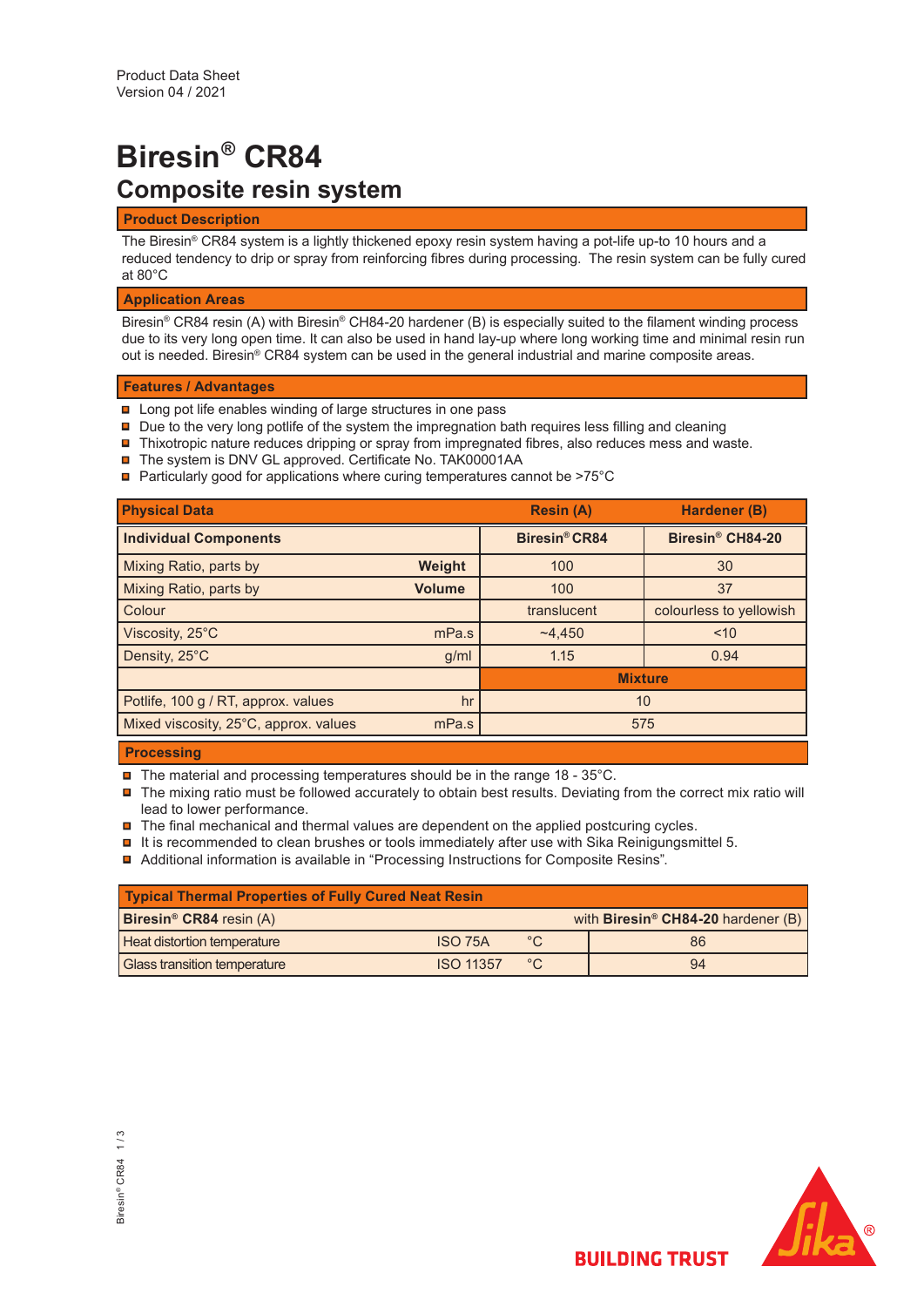## **Postcuring**

The suitable cure cycle and the attainable mechanical and thermal values depend on various factors, such as laminate thickness, fibre volume, reactivity of the resin system etc.

An appropriate cure cycle could look as follows:

- Heat-up rate of ca. 0.2°C/Minute until approx. 10°C below the required glass transition temperature (Tg)
- Followed by a dwell at that temperature of between 2 and 12 hours.
- Part(s) should then be cooled at  $\sim 0.5^{\circ}$ C per minute

The specific postcure should be adapted to the required technical and economic requirements.

To measure the mechanical performance of the resin system a Sika Advanced Resins standard cycle is used to ensure that the full Tg potential of the system in question is reached.

| <b>Typical Mechanical Properties of Fully Cured Neat Resin</b> |                 |                   |                                                |  |  |  |
|----------------------------------------------------------------|-----------------|-------------------|------------------------------------------------|--|--|--|
| Biresin <sup>®</sup> CR84 resin (A)                            |                 |                   | with Biresin <sup>®</sup> CH84-20 hardener (B) |  |  |  |
| Tensile strength                                               | <b>ISO 527</b>  | <b>MPa</b>        | 89                                             |  |  |  |
| <b>Tensile E-Modulus</b>                                       | <b>ISO 527</b>  | <b>MPa</b>        | 3,550                                          |  |  |  |
| <b>Elongation at break</b>                                     | <b>ISO 527</b>  | $\%$              | 5.7                                            |  |  |  |
| Flexural strength                                              | <b>ISO 178</b>  | <b>MPa</b>        | 124                                            |  |  |  |
| <b>Flexural E-Modulus</b>                                      | <b>ISO 178</b>  | <b>MPa</b>        | 3,250                                          |  |  |  |
| Compressive strength                                           | <b>ISO 604</b>  | <b>MPa</b>        | 104                                            |  |  |  |
| Density                                                        | <b>ISO 1183</b> | g/cm <sup>3</sup> | 1.15                                           |  |  |  |
| <b>Shore hardness</b>                                          | <b>ISO 868</b>  |                   | D 85                                           |  |  |  |
| Impact resistance                                              | <b>ISO 179</b>  | kJ/m <sup>2</sup> | 76                                             |  |  |  |

# **Glass Transition Temperature vs. Cure Cycle**







**BUILDING TRUST**